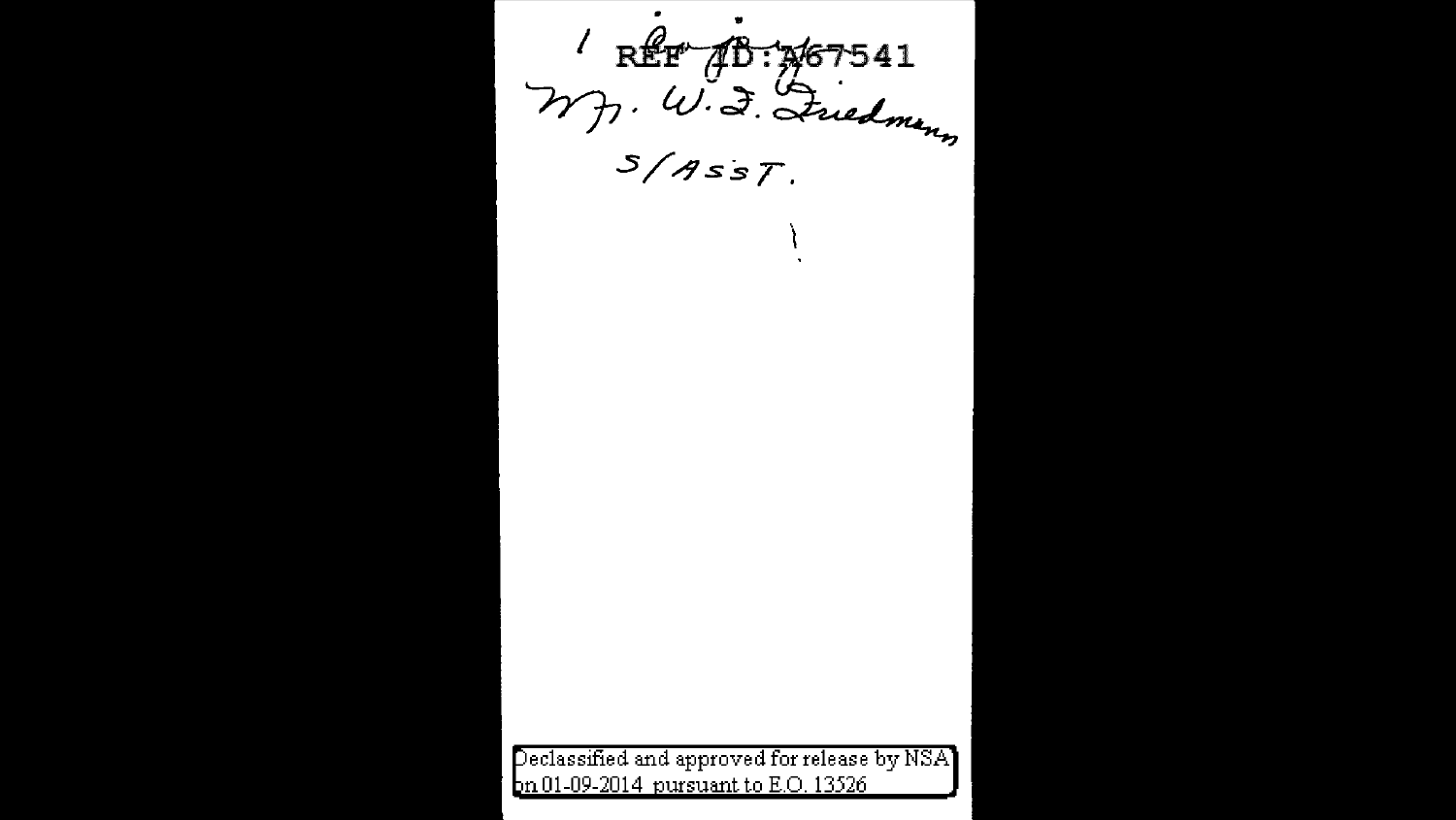

DEPARTMENT OF DEFENSE NATIONAL SECURITY AGENCY WASHINGTON 25, D. C.

19 July 1955

 $\sqrt{ }$ 

 $\overline{\phantom{a}}$ 

**SEGRET** 

A Report by the Research and Development Advisory Council

DECISION ON

## SERVICE TEST EQUIPMENT PROCUREMENT DURING FY 1956

1. On 19 July 1955 the Director, National Security Agency, approved the Service Test Model Requirements as set forth in Memorandum for Chairman of RADAC, dated 15 June 1955, Subject: Service Test Equipment Frocurement during FY 1956.

natance Co Duck

ANN M. MARLEY **Executive Secretary** Research and Development Advisory Council

Decision on Service Test Model Requirements

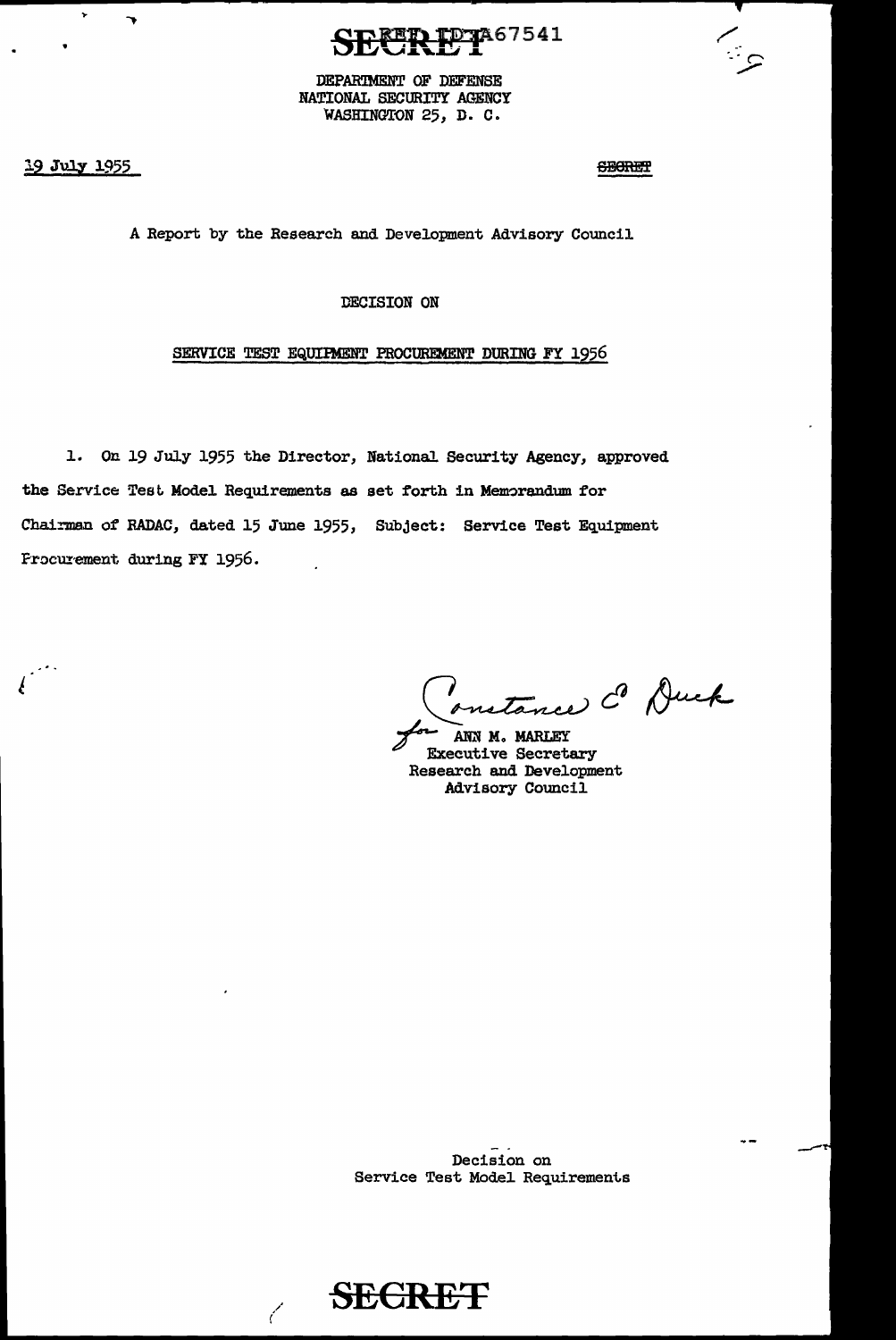

15 June 1955

## **CHORE?**

×,

ċ

## MEMORANDUM FOR CHAIRMAN, RESEARCH AND DEVELOPMENT ADVISORY **COUNCIL**

**SUBJECT:** Service Test Equipment Procurement during FT 1956

In accordance with the provisions of Appendix B to 1. National Security Agency Regulation Number 92-1 of 22 January 1954, the Communications Security Technical Committee of RADAC at a meeting held this date recommended procurement of the equipments listed in the inclosure in the quantities specified.

2. This correspondence is forwarded herewith for appropriate action by the Research and Development Advisory Council.

MITFORD M. MATHEWS, Jr.

Chairman Communications Security Technical Committee

Inclosure Service test equipment proposed for procurement during FY 1956

Copy to: Members of ComSec **Technical Committee**